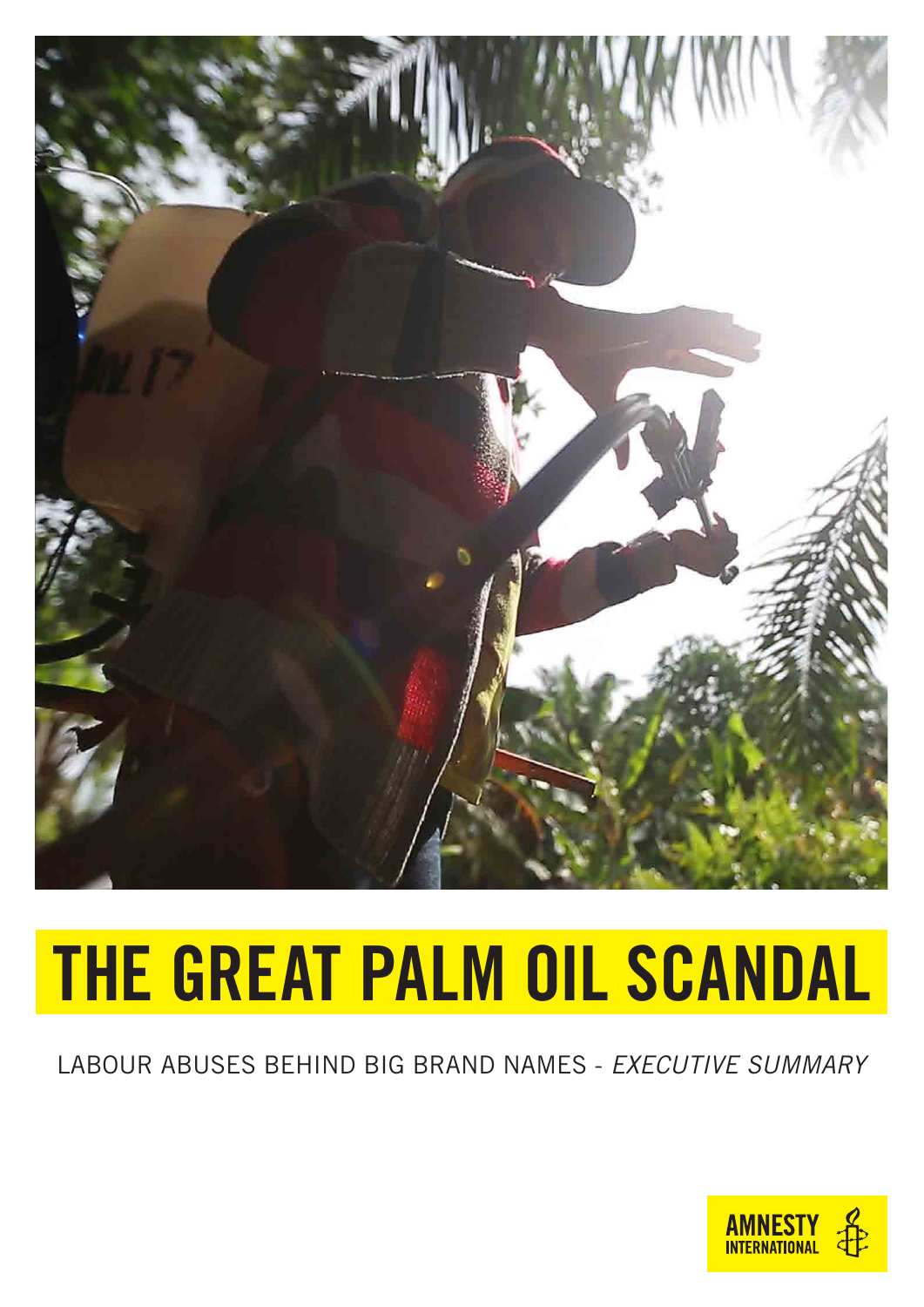Amnesty International is a global movement of more than 7 million people who campaign for a world where human rights are enjoyed by all.

Our vision is for every person to enjoy all the rights enshrined in the Universal Declaration of Human Rights and other international human rights standards.

We are independent of any government, political ideology, economic interest or religion and are funded mainly by our membership and public donations.

#### © Amnesty International 2016

Except where otherwise noted, content in this document is licensed under a Creative Commons (attribution, non-commercial, no derivatives, international 4.0) license.

https://creativecommons.org/licenses/by-nc-nd/4.0/legalcode

For more information please visit the permissions page on our website: www.amnesty.org

Where material is attributed to a copyright owner other than Amnesty International this material is not subject to the Creative Commons lisence.

First published in 2016 by Amnesty International Ltd Peter Benson House, 1 Easton Street Printed by Amnesty International, London WC1X ODW, UK

Index: ASA 21/5184/2016 Original language: English International Secretariat, UK

#### $\leftarrow \circledcirc$

*Woman employed as a casual workers on a plantation owned by a Wilmar supplier, spraying chemicals without protective equipment.*

*© Amnesty International/WatchDoc*



#### amnesty.org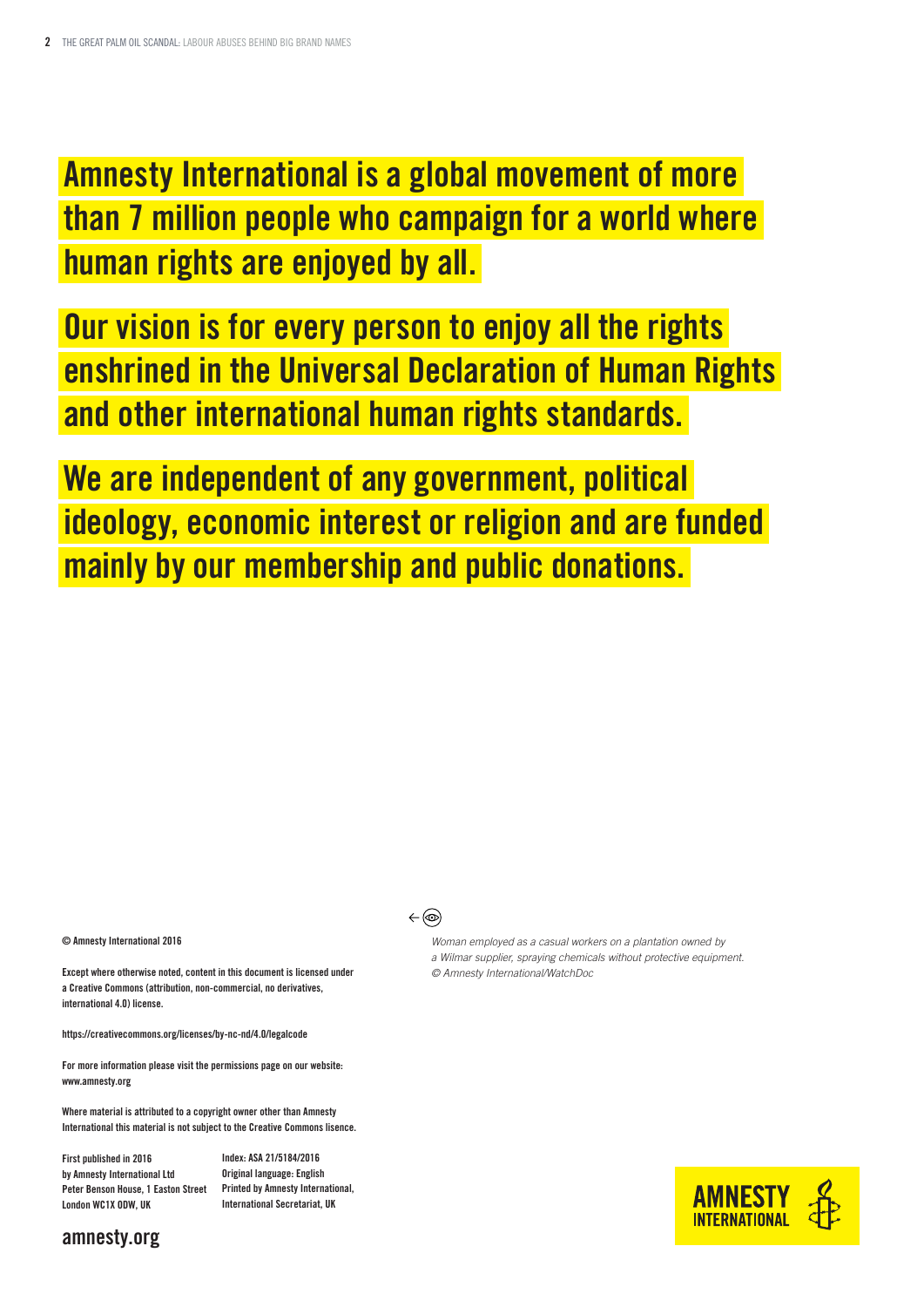

## 1. EXECUTIVE SUMMARY

Palm oil and palm-based ingredients are found in approximately 50% of common consumer products. Besides its use as a cooking oil, palm oil is found in many food products such as packaged bread, breakfast cereals, margarine, chocolate, ice cream, biscuits, and snack food. It is also used in household detergents, shampoos, creams, soap, lipsticks and in biofuels for cars and power plants.

Global production of palm oil has doubled over the last decade and experts estimate that it will have doubled again by 2020. Indonesia is the largest producer of palm oil in the world and produces 35 million tonnes of the oil per year. The rapid expansion of palm oil plantations in Indonesia has been driven by an increase in the global demand for vegetable oils for food and non-food uses, including biofuels. Palm oil plantations have been developed by clearing forests and the resultant deforestation has been linked to serious environmental problems, including the destruction of habitats for orangutans and the Sumatran tiger.

In response to criticisms over the negative environmental and social impacts of palm oil, the Roundtable on Sustainable Palm Oil (RSPO) was set up in 2004. The stated objective of this body is to enable the palm oil industry to operate sustainably, without environmental damage or exploitation. Palm oil certified by the RSPO is marked as sustainable palm oil, including on the consumer products in which much of the oil ends up.

This report investigates labour exploitation on plantations in Indonesia that provide palm oil to Wilmar, which is the world's largest processor and merchandiser of palm and lauric (palm kernel) oils and controls over 43% of the global palm oil trade. The report also traces the palm oil produced in Indonesia for Wilmar to a range of consumer goods companies that use palm oil in their products. The investigation is based on both fieldwork in Indonesia and desk research. Researchers interviewed 120 plantation workers, including workers holding supervisory roles, on plantations directly owned by two Wilmar subsidiaries and on plantations owned by three companies that supply oil to Wilmar's Indonesian refineries. The two Wilmar subsidiaries are PT Perkebunan Milano (PT Milano) and PT Daya Labuhan Indah. The three suppliers are PT Sarana Prima Multi Niaga (SPMN), PT Abdi Budi Mulia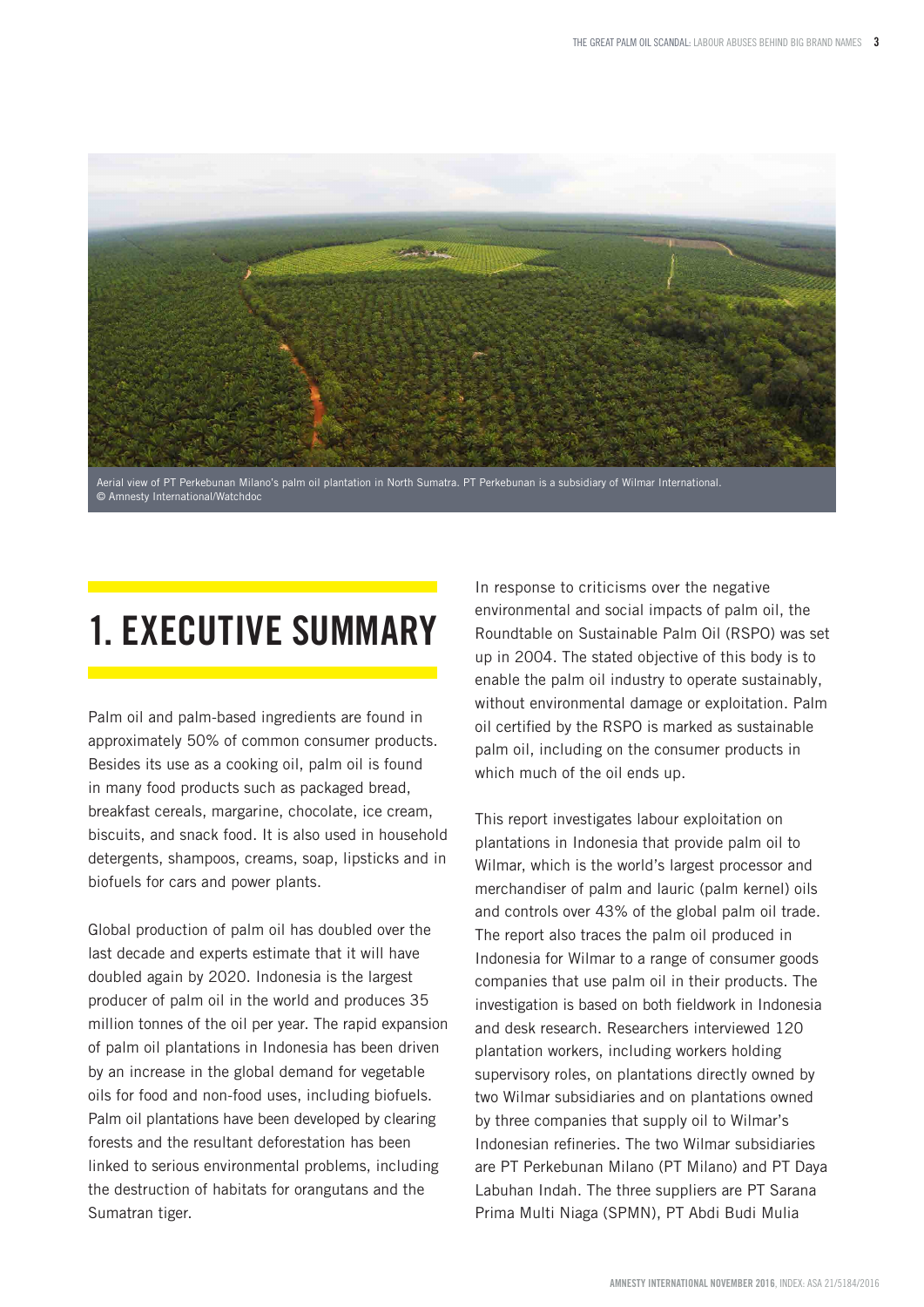(ABM) and PT Hamparan Masawit Bangun Persada (PT Hamparan), part of the BEST Group, which supplies Wilmar. Wilmar, SPMN, and all but one of its buyers whom Amnesty International contacted, are members of the RSPO.

Amnesty International found serious human rights abuses on the plantations of Wilmar and its suppliers. These included forced labour and child labour, gender discrimination, as well as exploitative and dangerous working practices that put the health of workers at risk. The abuses identified were not isolated incidents but due to systemic business practices by Wilmar's subsidiaries and suppliers, in particular the low level of wages, the use of targets and 'piece rates' (where workers are paid based on tasks completed rather than hours worked), and the use of a complex system of financial and other penalties. Workers, especially women, are employed under casual work arrangements, which make them vulnerable to abuses.

#### HARVESTING AND PROCESSING OF PALM OIL

Oil palm trees can grow up to 20 metres tall and have an average life of 25 years. Trees start to bear fresh fruit bunches after three years and reach peak production between the sixth and tenth year. Fresh fruit bunches can contain from 1,000 to 3,000 individual fruits (the size of small plums), together weighing 10 to 25 kg. The fresh fruit bunches have to be transported to palm oil mills within 24 hours of harvesting to start processing the harvested fruits. The extracted oil is transported to refineries where it is processed further. Wilmar has its own plantations and mills and owns 15 refineries in Indonesia. These refineries also source from non-Wilmar owned mills (Wilmar refers to these as third-party suppliers).

The work involved in harvesting palm fruit is extremely physically demanding. Harvesters use long steel poles (egrek) with a sickle at the end, which can weigh around 12 kg, to cut the palm fruit bunches down from trees, which may be up to 20 metres tall. For smaller palm trees up to three metres tall, harvesters use a shorter pole with a big chisel (dodos) at the end. The fresh fruit bunches are then loaded onto wheelbarrows and taken to collection points, often over uneven terrain.

#### WORK, PAY AND PENALTIES AT WILMAR'S SUBSIDIARIES AND SUPPLIERS

Indonesian law sets limits on hours of work (40 hours a week) and overtime (a maximum of three hours per day or 14 hours per week). It also specifies the payments that workers should receive for overtime work (one and a half to three times the hourly wage). The Governor of each province in Indonesia sets the minimum wage for each province and each city and can also identify minimum wages for particular business sectors. The minimum wages applicable in North Sumatra and Central Kalimantan, where the plantations are located, are quite low. They are insufficient to meet a family's living needs, especially as plantations are located far away from towns and goods are more expensive.

Companies that Amnesty International investigated use a complex system to calculate workers' wages, based on both time worked and output per worker. Companies set output targets for the tasks that workers need to complete. Harvesters (always men) are set targets for the total weight of the fresh fruit bunches that they need to collect. For example, ABM, a Wilmar supplier in Indonesia, sets harvesters a target of collecting 950 kg per day from trees that were planted in 2006 (targets for harvesters are set based on the age and expected productivity of the trees). If the harvester meets his target, he receives his basic monthly wage. If he doesn't meet his target, the company deducts one-seventh of his salary, irrespective of the fact that he has worked his working hours or longer. Harvesters receive a bonus for any fresh fruit bunches that they collect over the target.

Workers in plant maintenance units (mostly women) are given targets for the number of sacks of fertilizer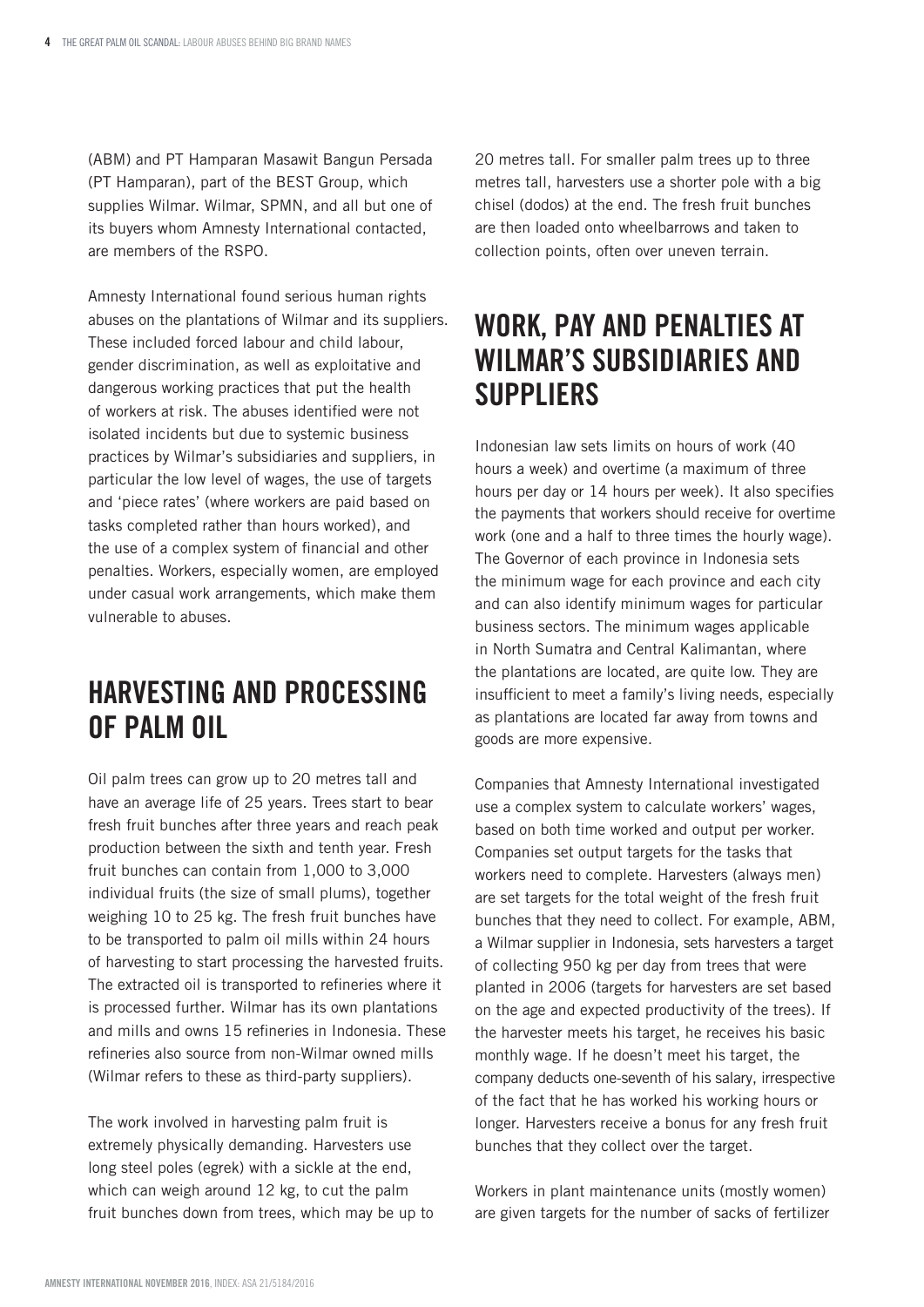that they should spread, tanks of chemicals that they need to spray or rows of plants that they need to weed, etc. For example, in PT Milano, a Wilmar subsidiary, workers have to spray nine tanks of chemicals every day. Other workers have a target of spreading 15 to 17 sacks of fertilizers. If the worker is unable to meet the target, she will be paid the daily wage but the work that she hasn't completed is added on to her next day's target.

The targets that workers have to achieve are set by individual companies, and appear to be set arbitrarily to meet companies' needs rather than being based on a realistic calculation of how much workers can do in their working hours. The consequences of not meeting the targets vary across the different Wilmar subsidiaries and suppliers that Amnesty International investigated and across categories of workers. Workers can face deductions of their salary for failing to meet their targets, in some cases leading to their salaries falling below the minimum wage, or lose out on 'bonus' payments despite working long hours in excess of the working hours limit. Workers are rarely paid overtime for extra hours worked.

#### CHILD LABOUR

In order to meet their targets, earn bonuses and avoid penalties, workers on all the plantations that Amnesty International investigated said that they get help from their spouses, children or others to complete certain tasks.

Indonesian law prohibits anyone from employing and involving children (any person under the age of 18) in the worst forms of labour. The worst forms of child labour include work that is harmful to the health, safety or morals of children; this is regulated under a Ministerial Decree. Children between 13 and 15 are allowed to do 'light work', which does not disrupt their physical, mental or social development. The minimum age of employment is 15 years of age but work that may endanger the health, safety or morals of children is prohibited until the age of 18.

Amnesty International documented evidence of the involvement of children in hazardous work on

plantations owned by two Wilmar subsidiaries (PT Daya Labuhan Indah, PT Milano) and three Wilmar suppliers (ABM, SPMN, and PT Hamparan). Workers employed by these companies told researchers that they have seen children working on the plantation, helping their parents. Because of a fear that they could lose their jobs if they spoke about this issue, parents were nervous about being interviewed about child labour. Researchers however interviewed five children who help their fathers and also interviewed their fathers. They interviewed five other fathers, who are harvesters, who described how their children work with them on plantations.

Some children started working from the age of eight years onwards and all were below 15 years of age. Most of the children help their parents in the afternoons, after attending school, and on weekends and holidays. However, some children have dropped out of schools and work for all or most of the day. Children carry heavy loads, as they have to carry sacks of loose fruits and some transport wheelbarrows full of heavy palm fruit bunches over uneven terrain and narrow bridges. They run the risk of injuries from repetitive movements, carrying heavy loads and from working in an environmental where they are exposed to chemicals.

Amnesty International researchers interviewed B, who is 14 years old. His father works for a Wilmar subsidiary. B told researchers: *"I have helped my father every day for about two years [since B was 12 years old]. I studied till sixth grade in school. I left school to help my father because he couldn't do the work anymore. He was sick. I am concerned that I*  haven't finished school. … I would like to go back to *school, I left because my father was sick and I had to help."*

C, a ten-year-old boy, dropped out of school after the second grade and helps his father who works at a Wilmar supplier. He has helped his father since he was eight years old. His father, K, said: *"I get the premi [bonus] from the loose fruit that's why my kids*  help me. I wouldn't be able to meet the target … otherwise. … The foreman sees my children helping *me. The foreman says it is good that my child is*  helping me. [A senior manager] … has come when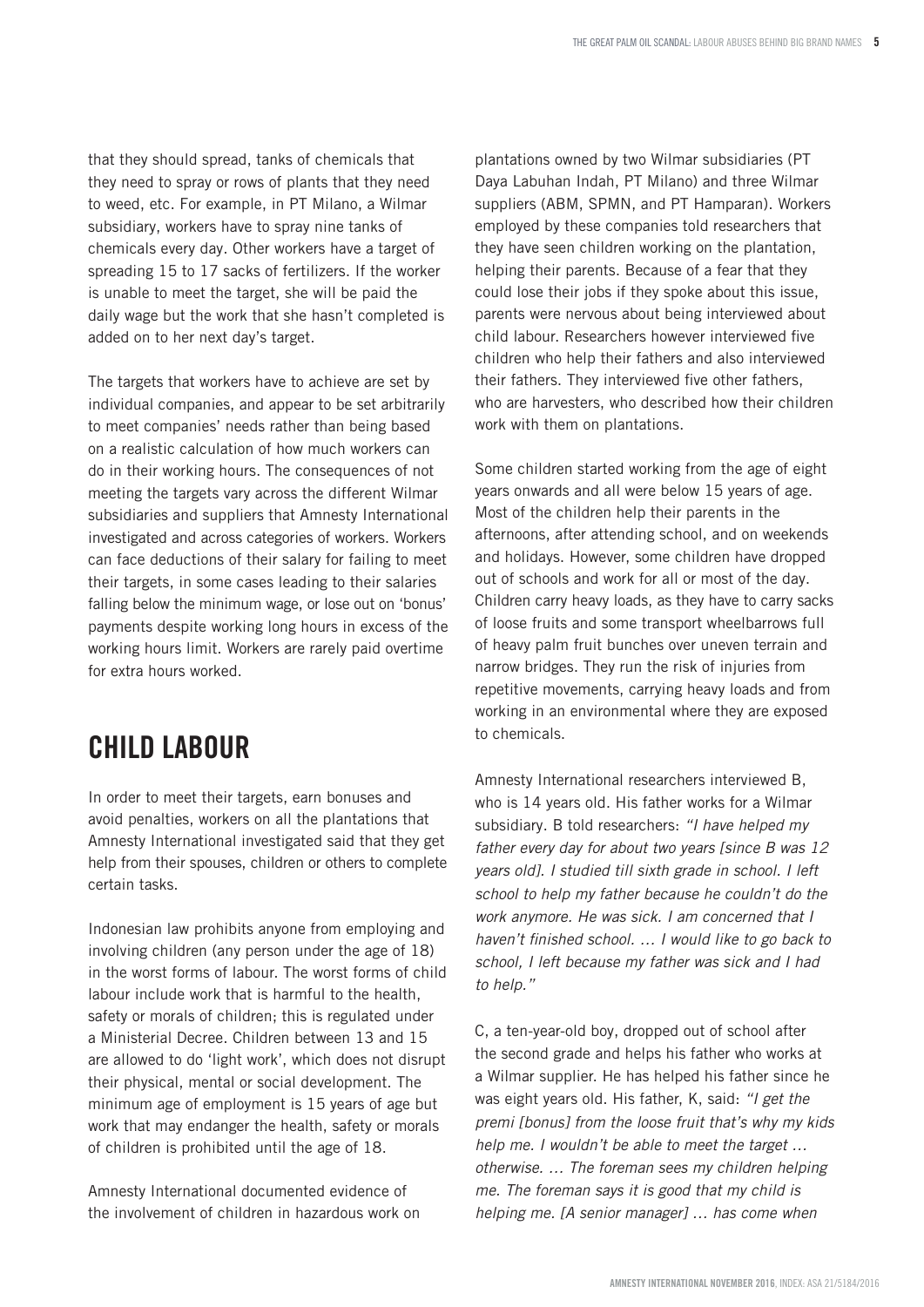*my child was helping me and not said anything. He doesn't come out of his car. He yells out orders from his car to the foreman."* 

The involvement of children is contrary to Indonesian and international human rights law, including the prohibition on involvement of children under the age of 18 in the worst forms of child labour, as well as Wilmar's own company policy.

Amnesty International wrote to all of the companies and presented the organization's evidence of child labour. Wilmar responded to Amnesty International saying: *"Child labour has no place in Wilmar's operations, and is a non-negotiable requirement for our suppliers".* The company said that *"a lack of access to education and child care is one of the key reasons why this happens"* and pointed to its investment in providing primary education and childcare facilities. It stated that plantation supervisors and managers put up signs that say that child labour is prohibited, and carry out regular patrols to monitor child labour. *"Where the presence of children is* detected, specifically during the school holidays *when some workers may bring their children to the plantations because there is no one to look after them at home, stern warnings are given to the workers not to bring children to their workplace. Disciplinary action is taken against repeat offenders."*

Wilmar's response to Amnesty International completely disregards the role played by Wilmar's business practices in creating and sustaining the conditions that lead to child labour on its plantations. Wilmar does not acknowledge the impact of low wages and the use of targets and penalties for certain tasks as causative factors that lead to parents bringing their children to help them with their work. The company instead attempts to shift responsibility exclusively onto parents. Wilmar's response also fails to acknowledge that supervisory staff have allowed child labour to continue and the company has benefited from the work the children have done. The evidence gathered by Amnesty International demonstrates that the Wilmar Group is responsible for the involvement of children in the worst forms of child labour on plantations owned by the Wilmar Group.

TSH Resources, the parent company of SPMN, was the only Wilmar supplier who responded and did not engage with the evidence presented by Amnesty International.

Wilmar's subsidiaries' and suppliers' working practices, in particular the use of high targets and penalties, have resulted in children working. By employing children under the age of 15 the companies may have committed a felony as set out under Article 185 of the Manpower Act. The companies may also have breached Article 74 and therefore committed a felony under Article 183 of the Manpower Act because of the involvement of children under the age of 18 in jobs that are harmful to their health and safety.

## FORCED LABOUR

Indonesia is a party to the International Labour Organization (ILO) Forced Labour Convention and has adopted the Convention in its national legislation. Forced labour is defined under the Convention and Indonesian law as *"all work or service which is exacted from any person under the menace of any penalty and for which the said person has not offered himself voluntarily."*

Employers can penalize workers for failing to meet targets, do certain tasks or for mistakes in their work (for example, for picking unripe fruit). In most cases, the penalty has a financial dimension and workers can face deductions from their salaries or yearly bonuses or have to give up a day's work or leave. Casual daily labourers are particularly vulnerable as they can be 'scorched' (stopped from working for one or more days or let go altogether) if they fail to meet targets. The large number of penalties, which can be applied at the employer's discretion, and the lack of clarity and transparency on deductions from wages make workers vulnerable to pressure from their supervisors, who can exact work under the threat of loss of pay or loss of employment.

Amnesty International documented cases of foremen threatening women workers in plant maintenance units with not being paid or having their pay deducted in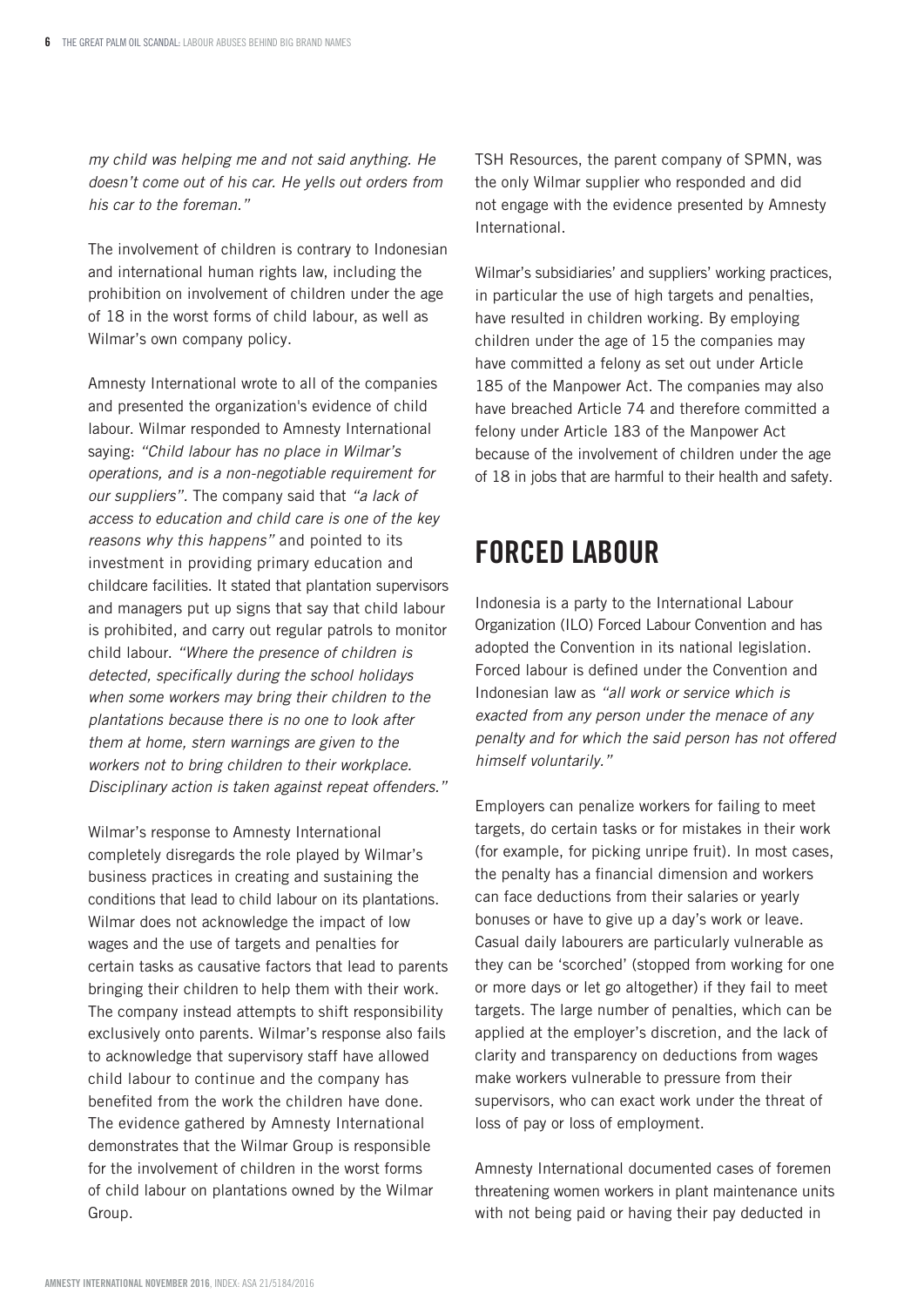order to exact work from them. U works as a casual daily labourer in the plant maintenance unit at PT Milano. She said: *"The target is [to spread] 15 – 17*  sacks ... If I don't finish my target, they ask me to *keep working but I don't get paid for the extra time*  or get any premi [bonus]. I have to finish all the *sacks before I can leave. Around three months ago, my friend and I told the foreman that we were very tired and wanted to leave. The foreman told us if you don't want to work, go home and don't come again."*  Researchers found that SPMN and PT Hamparan, Wilmar's suppliers, oblige workers to work beyond normal working hours and in excess of overtime limits set out under Indonesian law, as only in so doing can they earn the minimum wage. The ILO Committee of experts has said that these kinds of practices amount to forced labour.

### PAID BELOW THE MINIMUM WAGE AND ARBITRARILY DENIED PAY

Article 17 of the Ministry of Manpower Decree No. 7/2013 provides that 'piece rate' workers should not be paid below the daily or monthly minimum wage as applicable. As highlighted above, two Wilmar suppliers, SPMN and PT Hamparan, use a piece rate system. For example, H, who works for SPMN, is given a target of collecting 24 sacks of loose fruit in order to get paid 84,116 Indonesian Rupiahs (US\$6). She said: *"when I pick up the loose fruit, the most I can collect is 18 bags so I only get paid 3,300 (Indonesian* Rupiahs) per bag. …It is very difficult to collect one full sack of loose fruit. …My lower back hurts from *all the bending to pick up the loose fruit".* Despite doing a full day's work she is only paid 59,400 Indonesian Rupiahs (US\$4), significantly below the daily minimum wage of 84,116 Indonesian Rupiahs. Other workers also confirmed they are paid below the daily or monthly minimum wage when they don't meet their targets. Workers who are involved in spraying plants do not get paid at all, or are paid for half a day, if it rains at a certain time, despite the work they have already done till that point.

Amnesty International found evidence that Wilmar's subsidiaries, PT Milano and PT Daya Labuhan Indah, and its suppliers ABM, SPMN and PT Hamparan do not pay workers a daily minimum wage if they do not meet targets set by the company or if it rains at a certain time of day. All of the companies may therefore have contravened Article 90 of the Manpower Act, which prohibits employers from paying wages lower than minimum wages, and may have committed a felony under Article 185.

#### WORKING HOURS LIMITS AND **OVERTIME**

In all the Wilmar subsidiaries and suppliers that Amnesty International investigated, harvesters work long hours, in excess of the limit of 40 hours per week set out under Indonesian law. In the high harvest season, following the rains, workers work long hours to try to earn bonuses. In seasons where fruit is less plentiful, especially during the dry season, workers work longer hours to meet their targets but do not earn much. Harvesters employed by Wilmar's subsidiaries described working up to 10-11 hours a day, while harvesters who work for Wilmar's suppliers described working up to 10-12 hours a day. These long hours are a major concern, particularly taking into account the physically demanding nature of the work done by harvesters. Some workers also work on Sundays in an effort to earn enough money to survive or make up for missing targets. Amnesty International documented cases of individuals working 12 hours a day, seven days a week, for below the legal minimum wage. Harvesters employed by PT Milano, a subsidiary of Wilmar, are offered an additional payment, referred to as kontanan, to work on Sundays. They are paid 40,000 Indonesian Rupiahs (US\$ 3) per ton of fresh fruit bunches that they collect instead of overtime pay, as required under Indonesian law. Amnesty International's investigation revealed that all five companies may have breached Article 78 of the Manpower Act. This requires that companies pay workers certain levels of overtime pay for working beyond working hours, limit the amount of overtime that a worker may do, and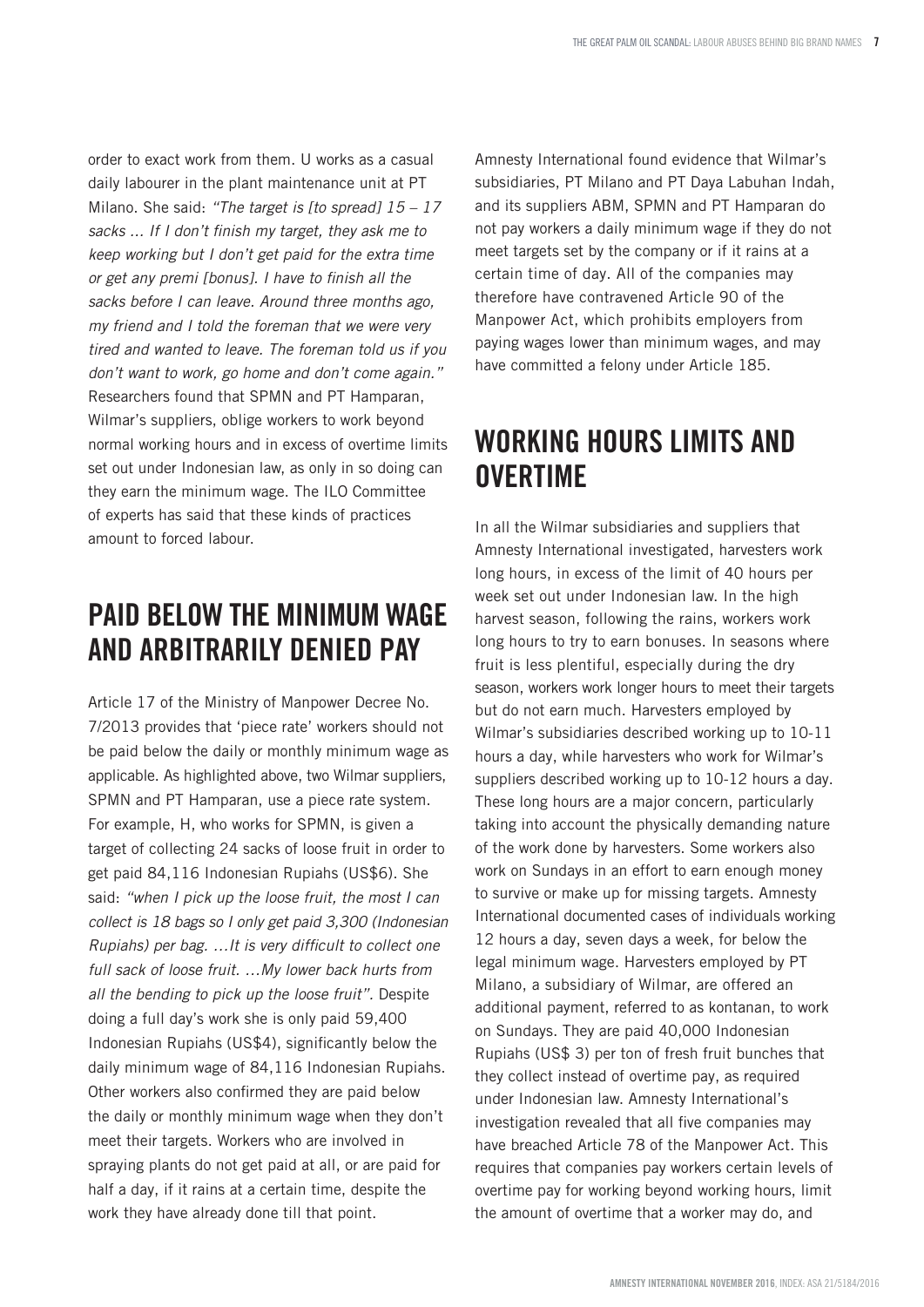meet certain conditions around overtime. Harvesters can earn good bonuses during the harvest season, in particular, when the fruits are plentiful. While bonuses for exceeding targets could be a positive feature and one that many workers value, they do not make up for the risk of abuses which are generated by the use of targets and which Amnesty linternational documented. They can also mask the fact that the work actually requires two people to work, as harvesters often get help from their wives or children. Bonuses linked to targets should be in addition to and not replace overtime pay.

#### ABUSES OF THE RIGHTS TO HEALTH AND TO SAFE AND HEALTHY WORKING CONDITIONS

Palm oil plantations use a range of pesticides and herbicides to manage pests and weeds. Plantations also use a large amount of fertiliser to improve yields. Environmental organizations have highlighted the risks of contamination of other crops, soil and groundwater by the chemicals in these products.

One such controversial chemical, which is used as a herbicide (to control weeds), is paraquat dichloride (paraquat). Paraquat is a highly toxic chemical, which poses severe risks to health. Paraquat has one of the highest acute toxicity values among commercial herbicides and can result in toxicity after ingestion, inhalation or dermal exposure; its use is banned in the European Union and restricted in several other countries. The Indonesian Ministry of Agriculture regulates paraquat as a restricted use pesticide. Only people who have been trained and certified are allowed to apply paraquat.

In 2008 Wilmar committed to phasing out the use of paraquat in its operations and stated that it had done so by 2011. It required its suppliers to stop using paraquat by the end of 2015. Amnesty International researchers found evidence of the use of paraquat-based herbicides by Wilmar's suppliers, in particular SPMN. The RSPO certification assessment of SPMN undertaken in July 2015

confirmed that the company used paraquat but stated that the estate management had plans to reduce its usage. Researchers confirmed, however, through recent photographs taken in October 2016 and interviews that SPMN continues to use paraquat. In its responses to Amnesty International, TSH Resources, SPMN's parent company, did not deny the use of paraquat or Gramoxone (a paraquat-based herbicide). Staff at PT Hamparan, another Wilmar supplier, said that the company uses Gramoxone and other paraquatbased herbicides. A worker employed by ABM, who mixes the chemicals that the workers spray, also stated that this company uses Gramoxone.

Amnesty International's investigation revealed a significant gap in the provision and maintenance of personal protective equipment for workers who spray chemicals or spread fertilizers. Some companies failed to provide equipment, while others did not replace equipment, such as boots, masks, gloves, coveralls (aprons) and goggles, when these were worn out. In addition, Amnesty International found that workers who deal with or spray chemicals do not have adequate information on the chemicals that they handle or the specific health risks associated with these chemicals. Workers described experiencing negative health effects after exposure to chemicals. Amnesty International documented severe injuries caused to workers, including the case of Yohanna who worked at SPMN and was splashed in the face with Gramoxone, leading to severe damage in her eye and her optic nerve. Yohanna told researchers: *"I can't see through the eye. I get headaches in part of my head, when I do, my eye feels really swollen. I still get a bit dizzy"*. The delay in obtaining the treatment Yohanna required worsened her condition.

Most Wilmar subsidiaries and suppliers test the blood of employees for exposure to chemicals but the results are not shared with workers. Workers whose blood tests reveal anomalies are told that there is a problem with their blood but still not provided a copy of the results. Those showing abnormalities are often simply moved to other tasks without ever knowing what the blood test results signify. This leaves the workers extremely anxious about their health.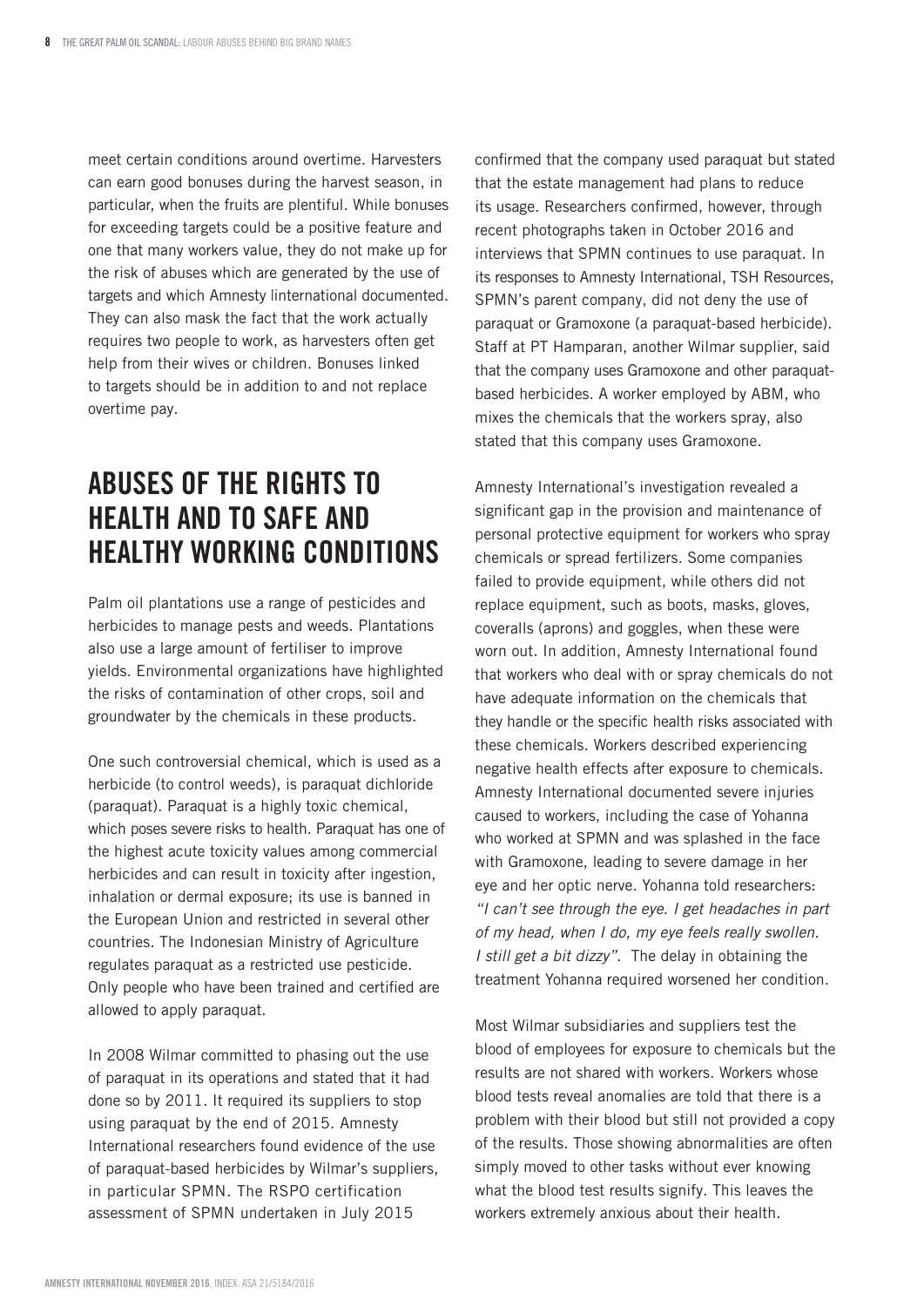## GENDER DISCRIMINATION

The report highlights a discriminatory pattern of hiring women as casual daily labourers, denying them permanent employment and social security benefits such as health insurance and pensions. Workers in plant maintenance units, who are almost all women, continue to be casual even when they work for the company for years. Wilmar's subsidiaries and suppliers employ some harvesters as casual daily labourers but most harvesters – who are always men – are employed on permanent employment contracts.

Amnesty International asked workers in all companies and the supervisory staff it interviewed whether there were any women employed as permanent workers by the companies. SPMN was the only company at which women were hired on permanent contracts to work on plantations and in supervisory capacities. Researchers were repeatedly told by workers at all the other companies that women are only hired as casual daily labourers and only to work in plant maintenance. There are some limited exceptions, including women who are retained in office administration who are permanent.

Supervisory staff in several companies whom Amnesty International interviewed confirmed that that the women working in the fields are not permanent. N, who works in a supervisory position for a Wilmar supplier said: "I don't know why this is. Some women in the offices are permanent. The women in the fields work harder than ones in the office so I am not sure why they are not made permanent". Wilmar, ABM and PT Hamparan have not offered any reasonable and objective justification for their failure to offer permanent employment to the majority of women workers employed on their plantations.

#### BIG BRAND MANUFACTURERS THAT BUY WILMAR'S INDONESIAN PALM OIL

Using export data and information published by Wilmar, Amnesty International traced palm oil from the plantations it investigated to Wilmar's Indonesian refineries and then to nine global food and household

goods companies. Archer Daniels Midland Company (ADM) purchases palm oil from mills that are supplied by plantations where Amnesty International documented severe labour rights abuses. Agrupación de Fabricantes de Aceites Marinos (AFAMSA), Colgate-Palmolive, Elevance Renewabe Sciences, The Kellogg Company (Kellogg's), Nestlé and Reckitt Benckiser are sourcing palm oil from refineries where the palm oil has been directly supplied or, at the very least, been mixed with palm oil produced on plantations where there are severe labour rights abuses. It is highly likely that Unilever and Procter & Gamble, who confirmed that they source from Wilmar's Indonesian operations are sourcing palm oil from refineries where the palm oil has been directly supplied or, at the very least, been mixed with palm oil produced on plantations where there are severe labour rights abuses. All but one of these firms are members of the Roundtable on Sustainable Palm Oil, and claim they use "sustainable palm oil" on their websites or product labels. None of the companies Amnesty International contacted denied that the abuses were taking place, but neither did they provide any examples of action taken to deal with labour rights abuses in Wilmar's operations.

As buyers of Wilmar's oil, these companies have a responsibility to ensure their supply chain is free from abuses such as child labour and forced labour. This is a well-accepted international standard. Amnesty International contacted each of the buyers to ask for their response to the organization's findings and to seek information on what due diligence they undertook on their supply of palm oil. None of the companies was aware of the abuses until contacted by Amnesty International, which in itself strongly suggests that their due diligence is insufficient. The risks of labour abuse on palm plantations in Indonesia is known; NGOs have previously published information and Wilmar itself has stated that its 'No Exploitation' policy was not achieved by the end of 2015. Knowing that the risks existed, it was incumbent on the buyers to check whether the palm oil they purchased was produced in exploitative circumstances.

Each of the companies provided some information on their due diligence processes although none provided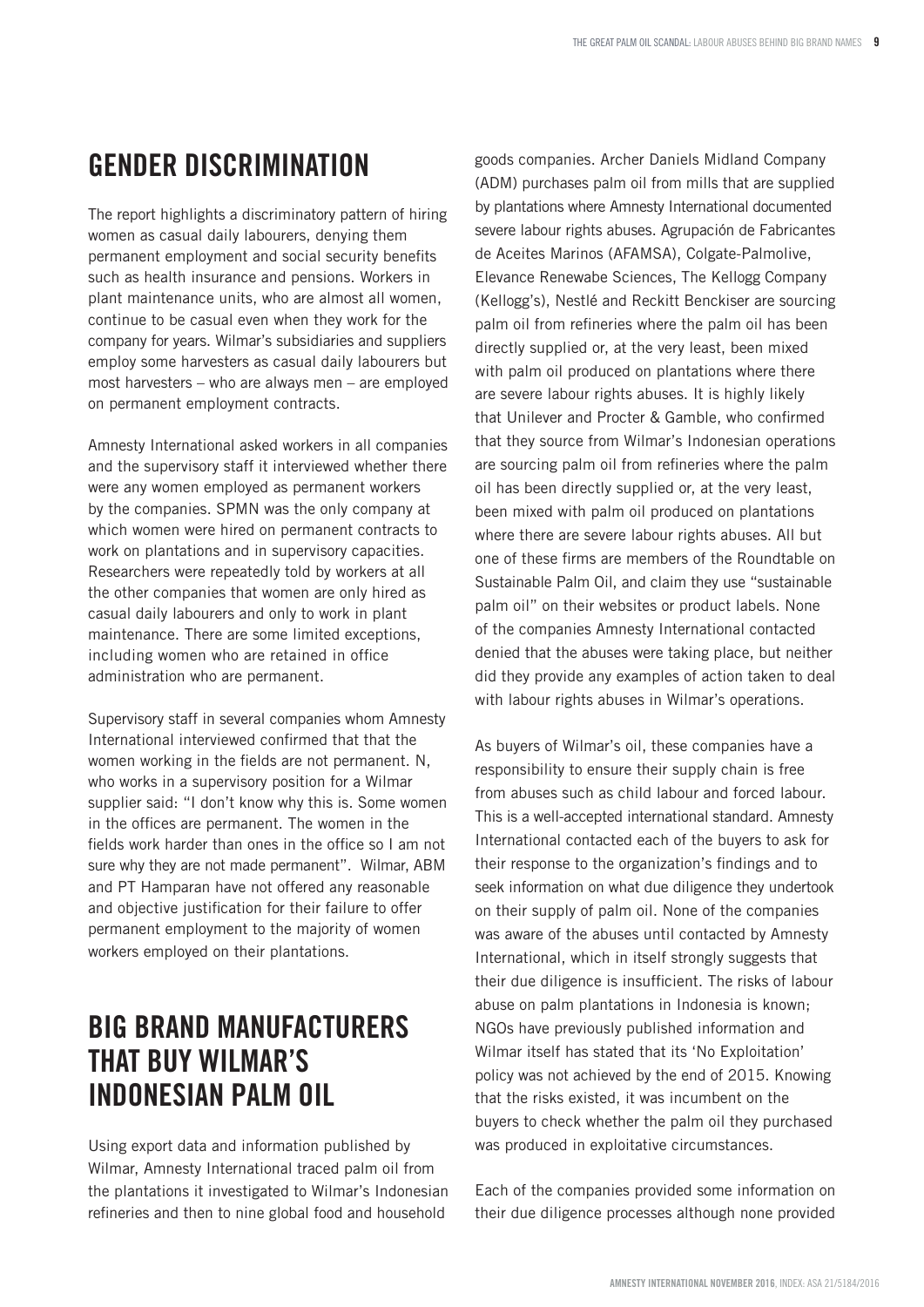any explanation for why their processes had not detected the abuses documented. The weaknesses in the due diligence processes went beyond failing to identify the actual abuses; none of the companies appeared to have even identified the risk factors, such as piece rate payments and the system of penalties. Had they been identified these practices should have acted as red flags to buyers, worthy of investigation as to their impacts. Some of the companies refuted Amnesty International's allegation that they were failing to exercise adequate human rights due diligence. The full text of the company responses can be found in the Annex to the report.

In addition to the failure to exercise adequate due diligence, the consumer goods companies that buy Wilmar palm oil demonstrated a lack of transparency. Amnesty International sent the companies lists of consumer products that include palm oil as a component, and asked if these items contained palm oil from Wilmar's Indonesia operations. Reckitt Benckiser confirmed that palm derivatives sourced from Wilmar were used to manufacture bar soap. Kellogg's confirmed that palm oil sourced from the identified Wilmar refineries went into Pringles chips made and distributed in China by its joint venture with Wilmar. Colgate-Palmolive and Nestlé said none of the products Amnesty International listed contained palm oil from Wilmar's Indonesia operations. They did not say which of their products do, although both companies acknowledged that they receive palm oil from Wilmar refineries that Amnesty International linked to the plantations investigated for this report. Two other companies (Unilever and Procter & Gamble) did not confirm that the listed products contained palm oil from Wilmar's Indonesia operations but they also did not correct the list. The other consumer companies offered vague or no responses. The lack of transparency around consumer products is worrying, suggesting these companies do not value the rights of the consumers to make informed choices and are attempting to shield themselves and their products from legitimate scrutiny.

### FAILURES OF THE ROUNDTABLE ON SUSTAINABLE PALM OIL

The RSPO has criteria for what it considers to be sustainable palm oil - that is oil produced without exploiting workers, without deforestation and without environmental and social harm. Wilmar and most of its buyers place great reliance on its membership and certification by the RSPO as proof of due diligence and respect for human rights. Amnesty International's investigation reveals that the RSPO is acting as a shield which deflects greater scrutiny of Wilmar's and other companies' practices. The implementation and monitoring of the RSPO criteria are extremely weak and based on a superficial assessment system. Amnesty International also found that the companies that buy from Wilmar overly rely on the RSPO certification system, especially for checking conditions at the plantation level. Three of the five palm growers that Amnesty International investigated are certified as producing "sustainable" palm oil under the RSPO, despite the severe abuses that researchers found on their plantations. While large consumer goods companies claim that the palm oil used in their products is "sustainable", Amnesty International's investigation contradicts this claim. Membership of the RSPO and certification assessments cannot and should not be used as proof of compliance with workers' human rights.

### CONCLUSION AND RECOMMENDATIONS

Wilmar, its subsidiaries PT Milano and PT Daya Labuhan Indah, and its suppliers, ABM, SPMN and PT Hamparan have abused workers' rights to just and favourable conditions of work, health, and social security. Wilmar, and those companies that buy from it, do not have an adequate due diligence process in place to identify, prevent, mitigate and account for how they address adverse human rights impacts linked to their business operations. Wilmar failed to carry out adequate due diligence on its suppliers. All of the buyers investigated failed to conduct adequate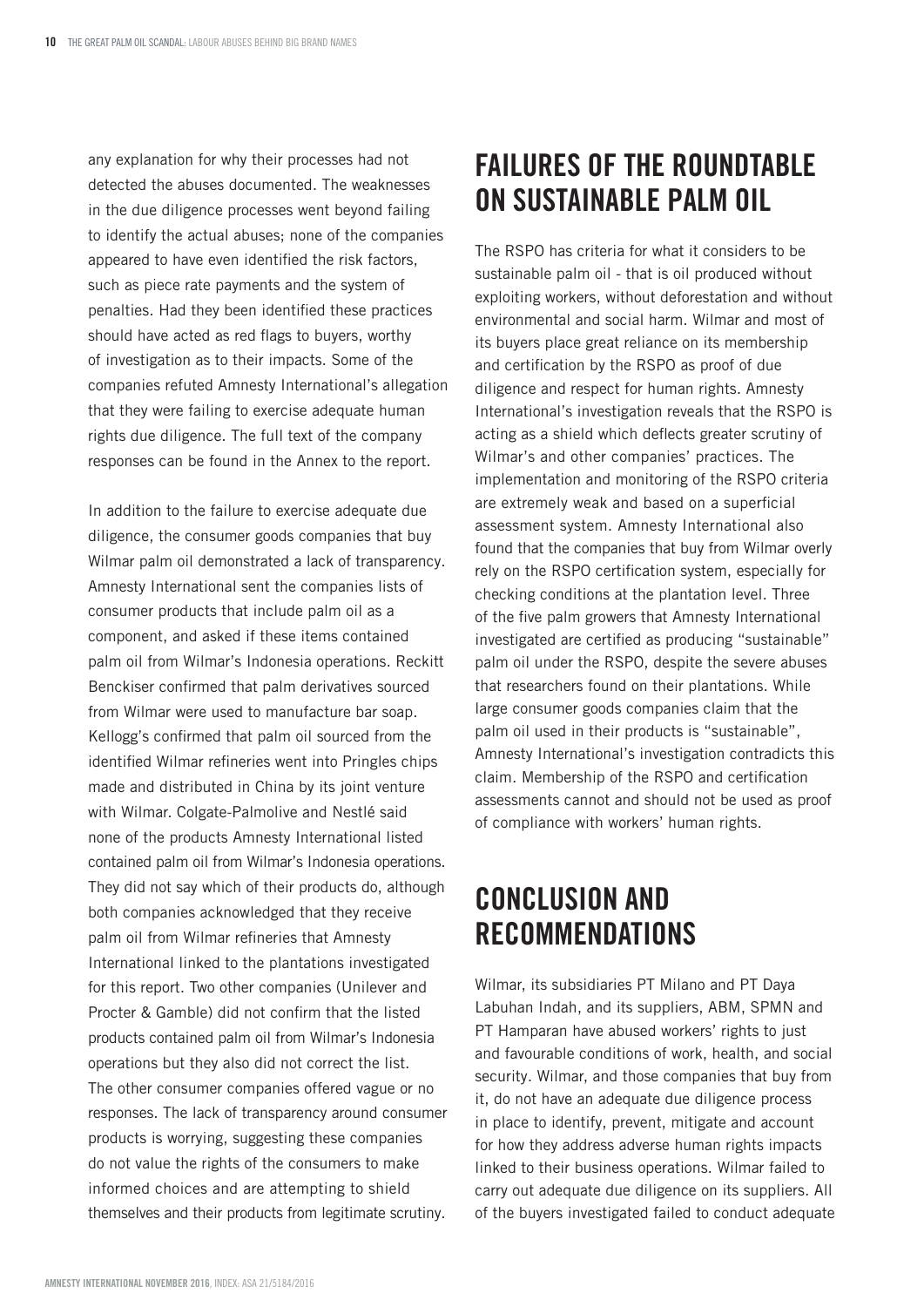human rights due diligence in relation to the Indonesian palm oil sourced from Wilmar. All of these companies are benefiting from, and contributing to, severe labour abuses in their palm oil supply chain.

Indonesia has a strong general legal framework on labour rights, though the government needs to urgently address the critical gaps in protection around forced labour, casual workers and other issues identified by Amnesty International. Based on the information gathered by Amnesty International, several of the companies may have breached Indonesian law and may have potentially committed numerous criminal offences. The government is failing to adequately monitor and enforce its labour laws and to prevent and remedy abuses. It is violating its obligation to protect people from abuses of their rights.

Addressing the serious and systemic abuse of labour rights on palm oil plantations requires a broad commitment by Wilmar, its suppliers, and companies that buy from Wilmar. The working practices prevalent on plantations run by Wilmar's subsidiaries and suppliers, such as the use of piece rates, targets, penalties, casual work arrangements, use of hazardous chemicals which create risks to workers' safety, must be eradicated or substantially modified in order to end the human rights abuses identified in this report. Wilmar must ensure such reforms are enacted without delay.

The companies that buy palm oil from Wilmar must address the serious shortcomings in their due diligence processes. None identified the severe labour abuses documented in this report prior to being contacted by Amnesty International. Companies that want to end abuse need to fundamentally

change their mind-set and practices. Such changes must include monitoring and investigations that are designed to detect labour abuses. A compliance based approach linked to RSPO certification is not sufficient to ensure respect for workers' human rights. Companies must be able to carry out physical checks – not merely rely on the guarantees of others, a process that cannot provide them with the level of knowledge and assurance to make commitments to their customers.

Both those companies that produce consumer goods that contain palm oil and the governments in countries where these products are sold must ensure consumers can purchase goods labelled as using "certified" or "sustainable" palm oil with confidence. Right now consumers are asked to rely on a voluntary scheme that cannot give confidence. Companies should be far more transparent and governments should act in the consumers' interest by requiring transparency. A truly sustainable palm oil industry will only be feasible if companies – from the plantation owners to those that make the end products for sale to consumers – take all necessary actions to meet the challenges the industry faces. The serious and systemic labour abuses documented by Amnesty International have been occurring on palm oil plantations in Indonesia for years. They are the direct result of how the businesses are run. Wilmar's dominance in the palm oil sector means the company has substantial scope to set the parameters for palm oil production and ensure conditions that safeguard against abuse. Similarly, Wilmar's buyers – many of them huge consumer brand companies – have, individually and collectively, ample scope to require Wilmar to enact reforms on its plantations and those of any company that supplies it.

The companies' responses are available on Amnesty International's website at: www.amnesty.org/en/documents/asa21/5230/2016/en/.